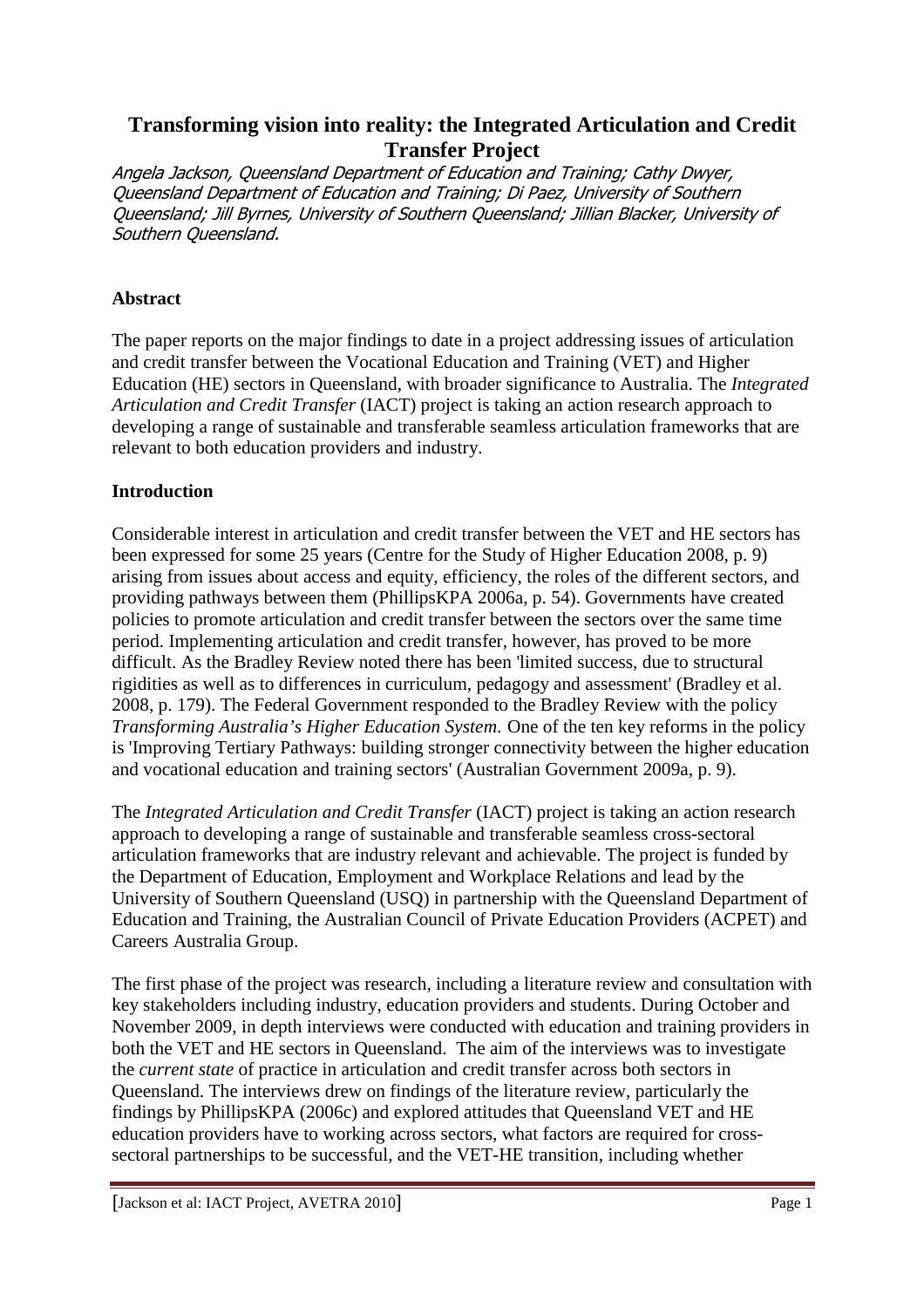transition strategies are being used and how effective they are. The interviews also gathered information about articulation models in use, but that part of the research is not addressed in this paper. This paper reports the results of these interviews, and summarises work underway or planned for the project as a result of this research.

## **Methodology**

All Queensland universities, including two interstate universities which have campuses in Queensland, all TAFE Queensland institutes, and a representative sample of ACPETnominated VET private providers were invited to participate in the interviews. The education providers were asked to nominate an appropriate person to participate in an interview at a time suitable to them. As almost all agreed to be involved in the interviews, 10 universities, 12 TAFE institutes and 10 VET private providers were included in the final consultation; a total of 32 institutions across Queensland. Nominated interviewees were usually in middle to upper management roles in a position which gave them a broad perspective on their institution's articulation arrangements and processes.

A structured interview schedule and process was developed. Interview questions were a mixture of quantitative and qualitative open-ended questions which allowed the opportunity to explore themes and new ideas. Interview questions were piloted with two stakeholders (HE and VET) and submitted to the USQ Ethics Committee for approval prior to commencing the interview process. Interviews were conducted face to face and audio recorded with the interviewees' permission. A copy of the interview questions, and/or the full report of results of the interviews are available from researchers upon request.

## **Findings and discussion**

## *Partnerships*

Questions about partnerships were grouped around a selection of themes including:

- How partnerships initiate and evolve;
- What influences organisations to pursue partnerships with other institutions;
- What factors are imperative for forming successful articulation partnerships;
- Principles or rules for forming articulation partnerships; and
- Benefits of articulation partnerships for the participating organisations.

The findings indicate that, on the whole, there is a desire to collaborate between the sectors in Queensland, and that often this has been formalised in some way such as a Memorandum of Understanding (MOU). The majority of respondents (90% of HE, 75% VET private providers and 70% of TAFEs) indicated that they had a cross-sectoral MOU in place. Smaller institutions were less likely to have an MOU than larger institutions.

Organisational agreements differ in the degree of detail and formality, due to different needs. Specific agreements outline detailed credit transfer arrangements based on a mapping process while generic agreements are based on an underlying principle of collaboration but with no specific details, leaving flexibility in the amount of credit given. With respect to institutions having arrangements that provide VET/HE students with credit for their VET qualification, approximately 41% of all respondents reported having specific agreements. The remainder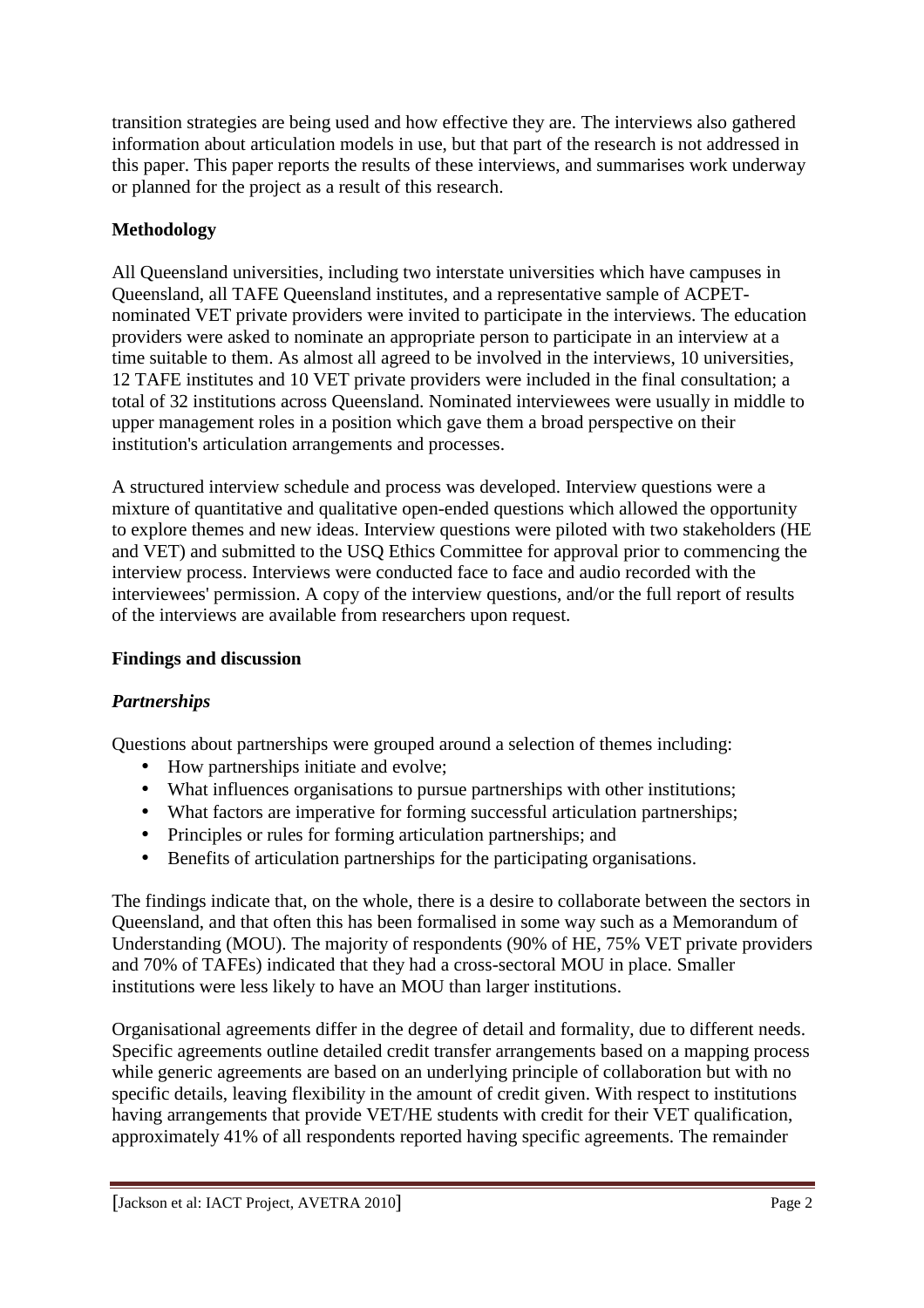reported either generic or no agreements. One respondent commented: "specific agreements are out of date the moment they are signed".

A high percentage of all respondents said that they actively sought partnerships, and all respondents stated that they were keen to develop articulation pathways. In HE, however, this is often 'ad hoc' or initiated by individuals within faculties, rather than by the university as an organisation. Metropolitan universities/campuses were more interested in VET partnerships than regional ones due to the demand for pathways between VET and HE by international students. It was apparent from TAFE comments that proactively developing partnerships was for most a relatively recent development, partly due to leadership, partly due to government priorities, and in part a reflection of the interest of the universities they deal with. Whilst VET private providers were keen to develop partnerships, there was an indication that the response from universities had been variable, and in some cases negative.

PhillipsKPA (2006c) stated that it would be beneficial if employer and industry groups had a stronger role in the development of articulation arrangements with VET and HE providers, in order to produce graduates with the skills that employers need. Respondents were asked whether they include industry or employers in the development of articulation arrangements with HE/VET providers. Whilst both sectors see the importance of industry in curriculum development and delivery, the research results indicate that industry involvement in the development of *articulation arrangements* is low in both sectors.

When asked about the job roles in each organisation which have responsibility for the formation of partnerships, responses indicate that, whilst distinct areas of an organisation were tasked with the formation of partnerships, these were not necessarily linked to each other. It is the middle management level, rather than the higher level, that has the responsibility for negotiating and developing partnerships and agreements, especially in HE. An institution may have a policy promulgated by upper management, but it is the middle level that actually facilitates the arrangements. In HE the responsibility for developing partnerships and agreements mainly falls to faculty teaching staff, and in the VET sector the reverse is true: it is not a teaching role but an administrative/middle management role.

Respondents were asked whether they had a method of coordinating the way articulation is managed. Of the HE respondents, 70% answered there was no method of co-ordinating articulation. Of the 30% of HE respondents who said there *was* a method of co-ordinating articulation, 20% said co-ordination was ad hoc and poorly structured. Of the TAFE respondents, 73% responded that there was a method of co-ordination and this was usually the Product Manager or Director of Education and Training for the institute, but could also include TAFE Queensland (as a system through the Lead Institute model). The VET private provider respondents were fairly evenly divided on the question and, similarly to the other providers, where there *was* co-ordination the process reported varied from national coordination to 'ad hoc'.

In terms of the administrative implementation of agreements such as enrolments and fees, most universities experience complexity as processes do not currently allow for credit transfer on a precedent database or automated basis which can be accessed at the point of enrolment. One respondent commented: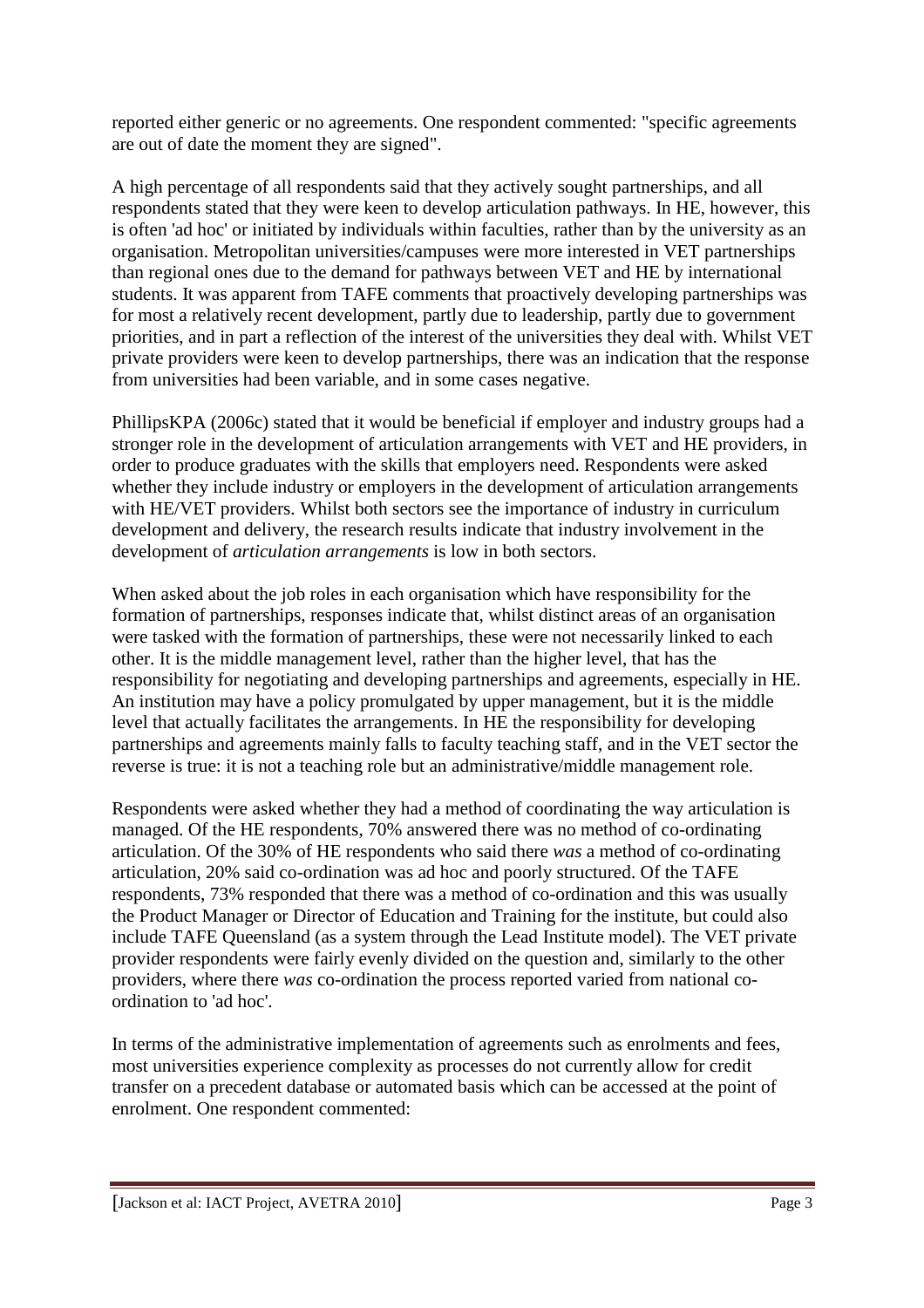*We are trying to centralise some of the roles into Student Administration as many of the processes are done in the faculties and are done differently between faculties. We are looking at the transfer of some resources into Student Administration. The faculties are reluctant to give it up so the process is a bit difficult at the moment.*

Some questions were asked about their institution's primary and secondary motivations for being involved in a partnership agreement. On the whole, all respondents' primary motivation can be summarised as the need to meet the demand for pathways between VET and HE. Secondary motivations cited include the following:

- Assist students from low SES groups;
- VET students are good quality students with industry experience who tend to have good retention rates;
- Increase profile/strengthen our position in the market place/enhance our reputation;
- Allow us to branch into disciplines we can't offer ourselves;
- More efficient use of resources and facilities;
- To value-add to our qualification; and
- Professional development, staff mobility and research opportunities.

Following PhillipsKPA (2006c) on the importance of attitude and culture in successful articulation and credit transfer, respondents were asked to indicate aspects of the culture of their organisation that were either for or against partnership development. The first question was about the respondent's own organisational culture. HE responses indicated that a positive aspect of their culture in partnership development was simply recognising and valuing the fact that VET qualifications are about industry outcomes and HE qualifications are about knowledge. HE culture which was negative to partnership development included:

- Lack of communication/co-ordination about VET agreements across the university which impacts on students, particularly in terms of students getting different information in different places, or not feeling welcomed;
- Perception of too much of a gap between VET and HE; and
- Tradition and dislike of change.

A TAFE positive factor was that 'Most of our staff are uni graduates and so we understand [HE] culture better than they understand ours'. Negative factors included:

- Different fee structures.
- Competency-based versus curriculum-based learning.

VET private providers cited no positive factors but the following negative cultural factors:

- Entrenched beliefs, for example, traditional trade thinking can be an impediment.
- The reputation of other private providers can impact on the relationship with universities and regulatory bodies.

Respondents were also asked about the culture of the HE/VET organisations they deal with, in terms of what works for or against the formation of partnerships. There has been an assumption that HE considers VET qualifications and students not good enough for HE. Findings indicate there is some truth to this attitude, but in fact there is far more willingness to work together for a good outcome for both than was expected. Most difficulties occur in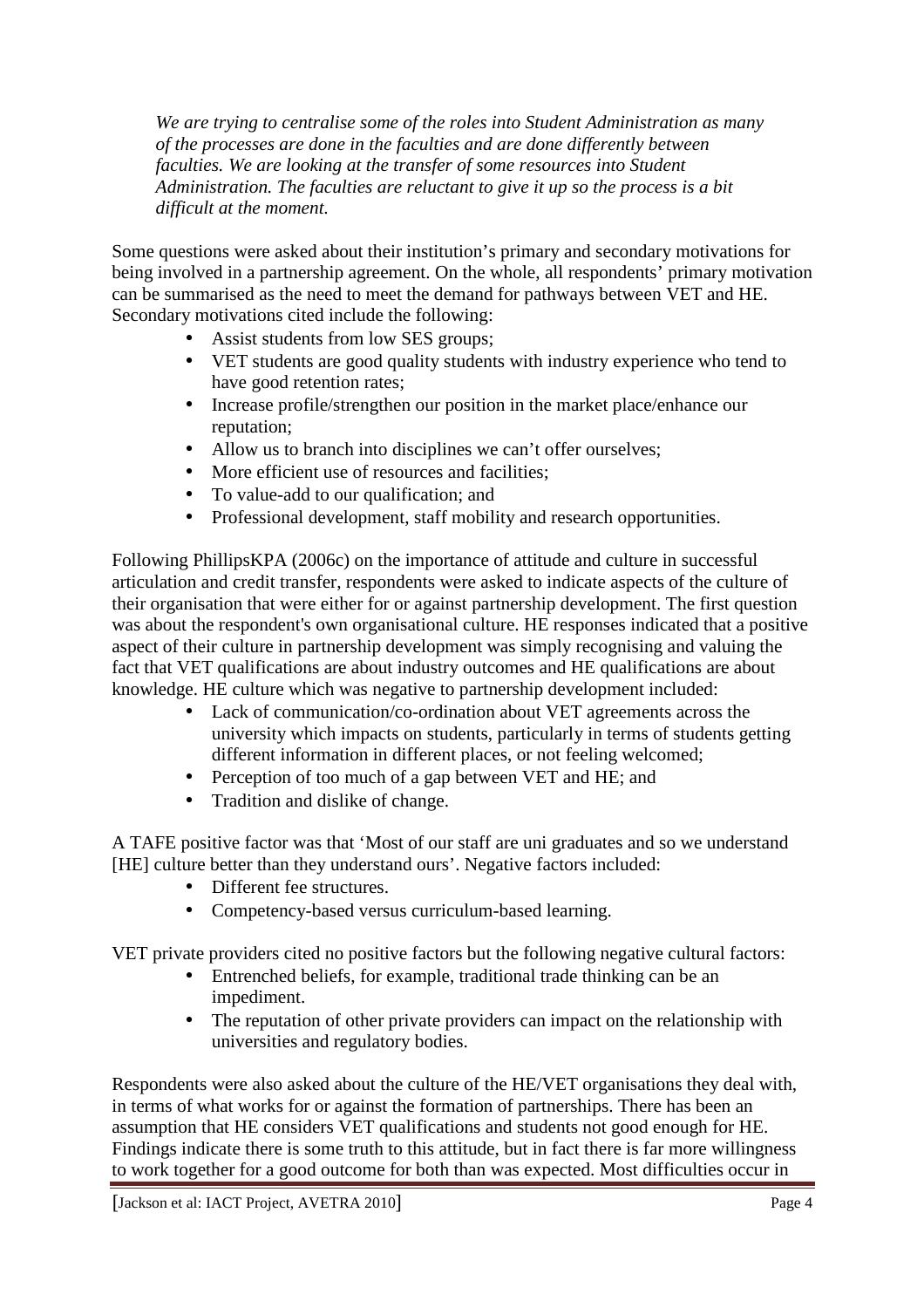the implementation of agreements in terms of process: 'Administrative culture is very different and can make it quite difficult to implement these agreements. It is a challenge on both sides depending on which approach you take'. Other illustrative comments are as follows.

- A TAFE: 'The lack of understanding of a training package and the outcomes of a VET qualification, which requires an education process when engaging with each new partner'.
- A VET private provider: 'University engagement philosophies play a big part in ensuring these partnerships develop from the initial conversations. Trust also plays a big part'.
- A university: 'Biggest frustration is some of our TAFE partners being incredibly precious around credit for reverse articulation'.

Respondents were asked about the level of trust they have for articulation partners or potential partners, because where significant differences exist between organisations, trust is an important ingredient in overcoming barriers. The research results indicate that, among respondents, the level of trust was lowest toward VET private providers as a sector.

When asked to indicate their principles for forming successful articulation and credit transfer partnerships, responses from all were very similar and can be summarised as:

- Mutual benefit, both from a commercial and from a teaching and learning perspective;
- Relationship building as a key element;
- Quality assurance maintaining quality outcomes, ethical practice and integrity, and understanding each other's operations;
- Working collaboratively to achieve successful outcomes that are the best possible outcome for the student, including credit transfer arrangements that are system-wide rather than individual.

With the current climate of change in tertiary education arrangements in mind, as well as findings of the literature review (PhillipsKPA 2006b, 2006c; Wheelahan & Moodie 2009) respondents were asked what the government can do, other than providing additional funding, to assist the formulation of optimum partnerships between the education and training sectors. Most responses concerned the idea that the government should work to make the education sector more nationally consistent and transparent including models, systems, equal treatment of all players (including rural and regional), stated expectations, providing clear guidelines, regulation of quality assurance, resolving the confusion between CBT and merit-based systems and clarifying the issue of graded assessment. One suggestion was that credit transfer should be determined at the stage of developing VET training packages and thereafter applied uniformly by all institutions. Marketing and promotion was also a theme with the suggestion made that there should be one 'tertiary sector' as opposed to VET and HE as separate sectors, and more promotion of the concept of life long and articulated learning at the high school level, rather than a 'choose your career now' model.

Respondents were asked their view of whether the work being done on a common terminology for the new 'tertiary' sector and the review of the AQF will assist in the formation of partnerships between the two sectors. All sectors were highly synchronous in their response to this question, with an overall result of 81% 'yes' and 19% 'no'. This indicates that respondents are optimistic about the implications of the proposed changes for VET-HE partnership development.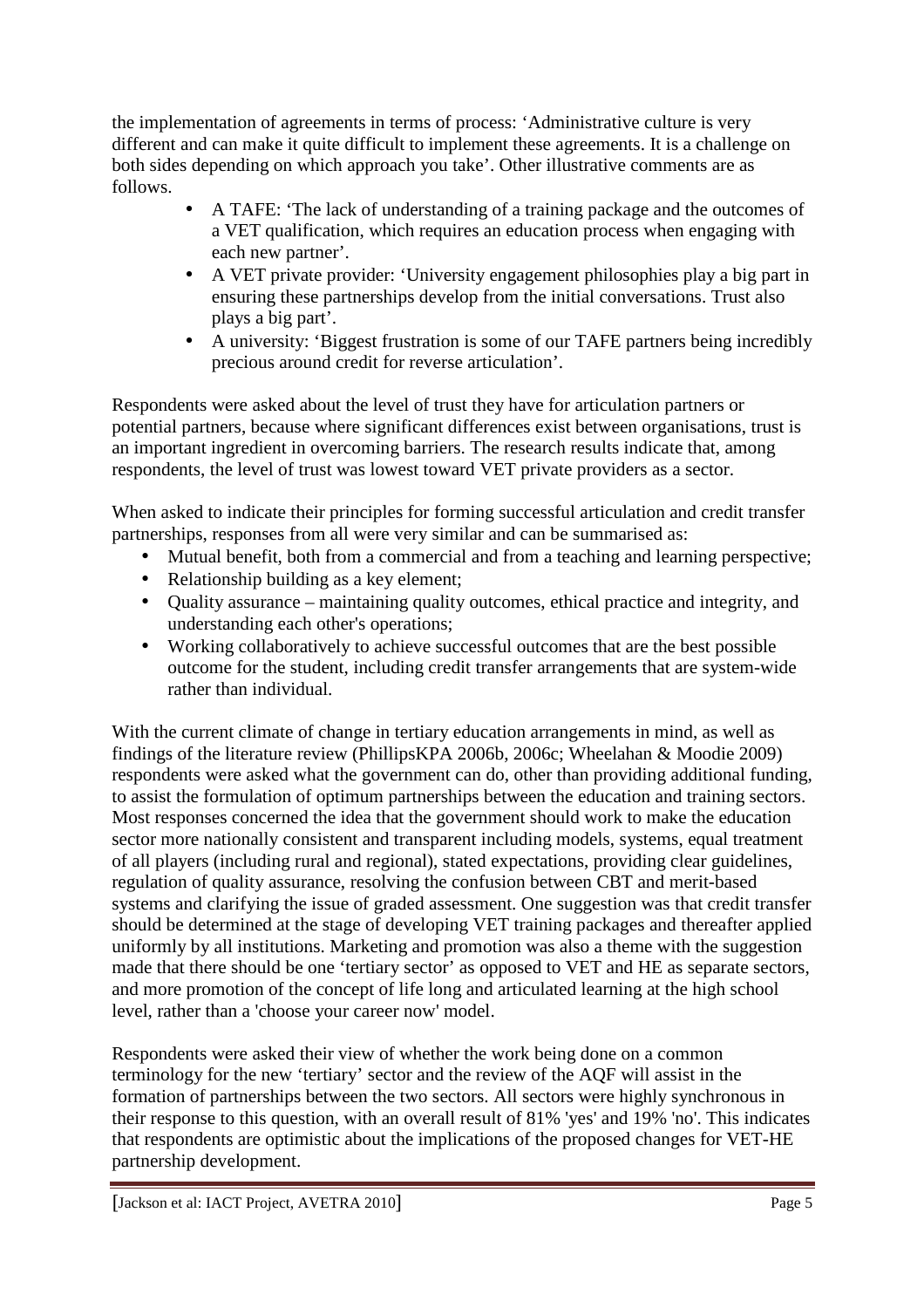## *Student Transitions*

Questions about transition issues were grouped around a selection of themes including:

- issues for articulating VET students compared to other students;
- strategies used by organisations to address transition issues; and
- suggestions for better addressing identified transition issues.

It was claimed by a number of respondents that success in transition depended very much on the student's previous study and circumstances. For example, domestic students were better prepared than international students, who often had significant problems with both the language and scholarship requirements of HE. Another theme which emerged was that the level of preparedness for study had more to do with maturity and being self-directed than the origin of the student, for example:

*I think VET students are better than students coming straight from high school. It means they have had an opportunity to experience a learning environment that isn't lock step to the same extent. We actually find that most of our students that come from the VET sector into university on the whole do better than straight from high school students because they've grown up a bit.* 

Some credit arrangements mean that VET students are exempt from the first year of HE study. The literature review indicated there may be problems with this approach in that students do not receive the necessary academic scaffolding (or base training in academic skills) which all first year university students receive (Watson 2006; Whitington et al. 2009). Respondents were asked what issues were faced by VET students articulating directly into second year university. Approximately half of all respondents stated that adjusting to study at this level straight from VET was the main issue, particularly in academic scholarship requirements and critical thinking. Issues such as adjusting to the amount of work required, or forming social groups and alliances normally formed during first year uni, were considered significant but less of a problem by most respondents. Other transition issues identified by respondents included the following.

- 'Transition shock' due to the fact that 'culturally and administratively the sectors are quite different and can be difficult for students transitioning from one sector to another'.
- English language proficiency issues, which are not only a problem for international students.
- Issues about finances and the cost of HE study.
- The lack of commonality in fees between HE and VET.

The majority of HE respondents cited a diverse array of programs that they are using to address transition issues, including bridging programs, counselling, one on one support, workshops targeted at transitioning students, or help being available only if sought by students. However 30% of HE respondents indicated that they had no transition programs or strategies. Some were monitoring the impact of these programs on student attrition rates, and 50% of respondents said they believed the strategies had improved their attrition rates. 50% of respondents believed they were doing enough to assist students with transition, whilst 30% did not, and 20% did not know. One respondent commented that more dual study programs would help with transition.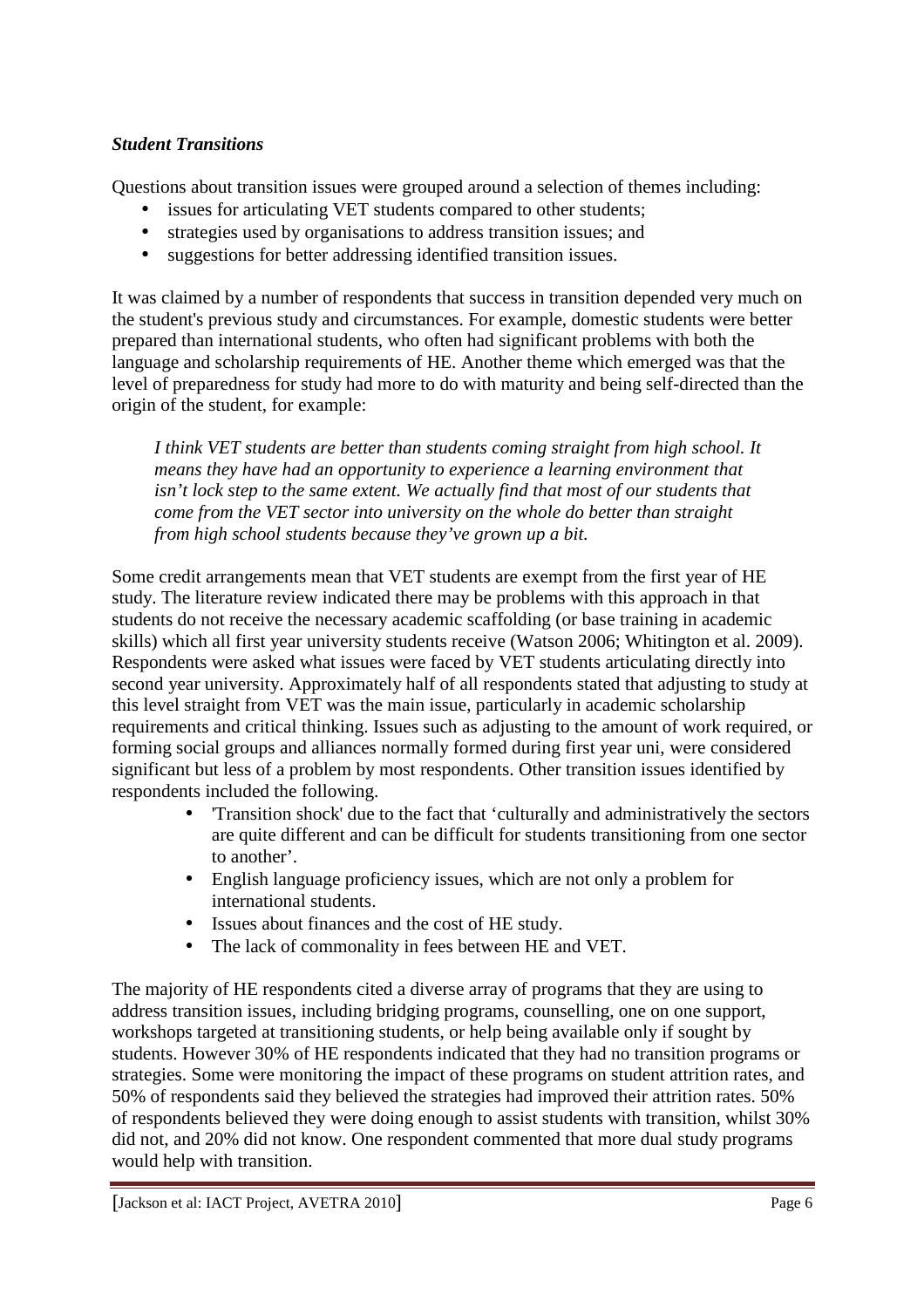Approximately half of TAFE and VET private providers were providing some form of transition program to HE, such as learning support officers, scaffolded study skills or bridging programs, although for the most part these supports were up to the students to access, that is, they were not programmed into study regimes. One commented 'This is probably one of our weakest areas'. Smaller institutions had less transition support programs than larger institutions. Of those who had transition programs, only 18% believed the programs were successful, and this was based on HE or anecdotal feedback. Only 27% of respondents felt they were doing enough to assist with student transition to HE. Overall there seems to be a movement toward more transition programs, but at this stage it is fragmentary, ad hoc and limited in scope.

Respondents were asked what else should be done to address student transition issues. HE responses mainly concerned having VET and HE staff cross over roles for a period, having student ambassadors, and more outreach and introductory programs. TAFE responses included proposals to have their articulating students visit university campuses, developing transition skills programs which are embedded in training programs, and developing transition guides. VET private providers had a number of suggestions similar to TAFE respondents', but the following comment was made.

*We would like to be able to have more time to spend with the students on transition, however there are restrictions on the number of hours we can provide to any one qualification. This can impact on the standard of service we are able to provide*.

On the whole TAFE, HE and VET private providers believed that it was a joint or shared responsibility to ensure transition support programs were available for students between VET and HE. Some illustrative comments included the following.

*I would like to see specific support officers put into both institutions who support these students.* 

*There should be reinforcement of career paths using higher education as a pathway…. Pathways are not really well articulated to students. The Pathways to University booklet helps but not enough people are aware of this publication.* 

*I think each university needs to have an articulation reference group which has VET providers in it. This would then address transition and articulation issues as they arise.* 

## *Credit Transfer in General*

Respondents were asked whether the credit transfer arrangements they have in place are dependent on content mapping from the VET qualification to the higher education qualification. Most VET and HE respondents replied 'yes' to this question (80% average). This confirms the high value placed on the mapping process by institutions.

Respondents were then asked whether unspecified credit was given in order to avoid content mapping. The underlying assumption to this question was that universities prefer to give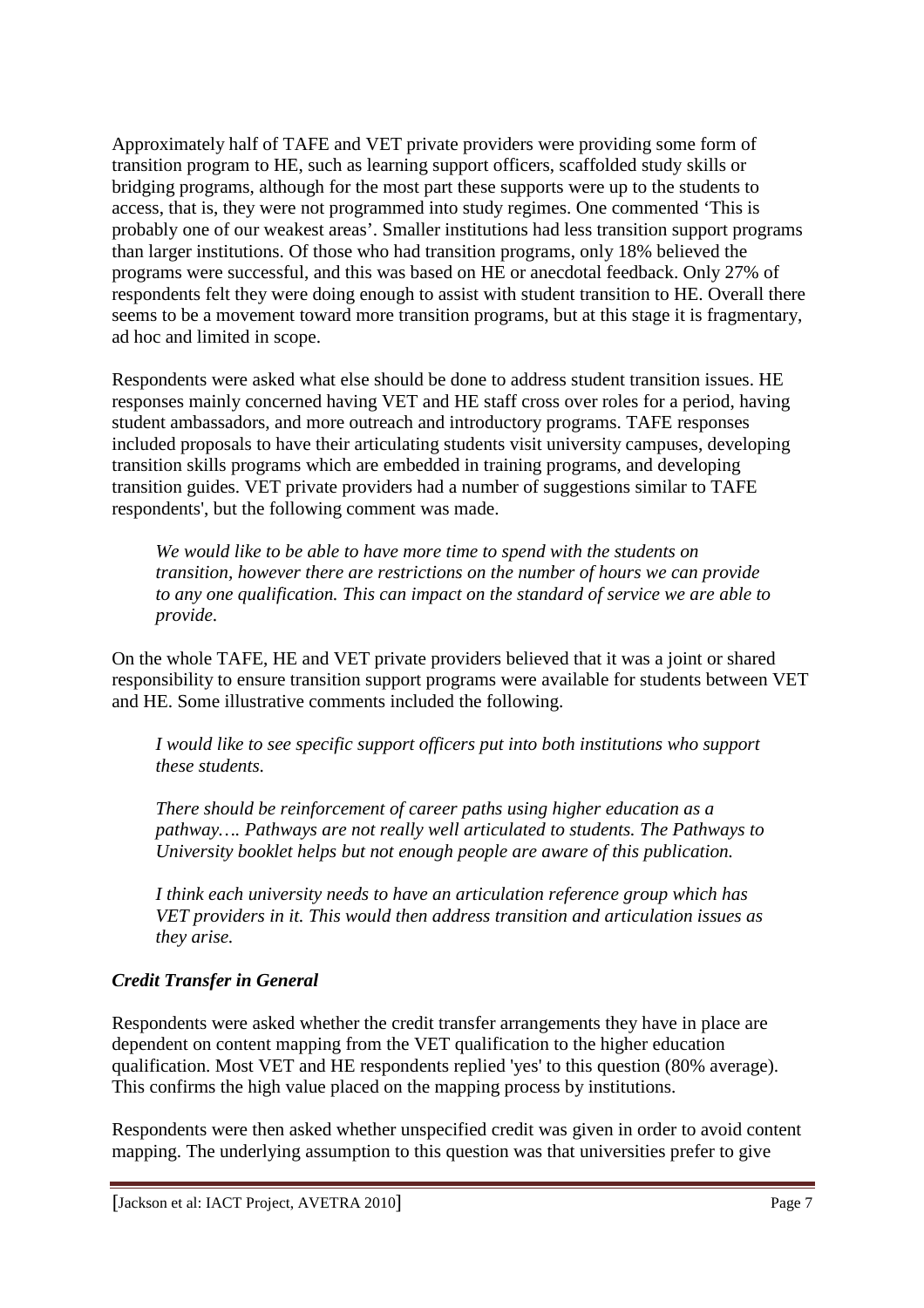unspecified credit, but this assumption appears to be not supported by responses. All respondents fairly uniformly (80% HE respondents, 73% TAFE, 82% VET private providers) replied 'no' to this question. One HE respondent commented:

*I don't think we walk in with a mindset of saying we will give you only unspecified credit. If you can see a student with a diploma has something equivalent then you would be trying to do that. We are not trying to diddle the student.* 

When asked whether there was potential to increase the level of specified credit to students who have completed a VET qualification, respondents were positive (80.3% average). From the HE respondents' perspective, to do so would require a greater knowledge and possible collaboration with regard to delivery at the VET level. A comment was:

*The best way to move credit transfer forward is to develop [a] good precedent which could be used in future negotiations. This would rely on a centralised system to manage this. To do this successfully you would need to get over the [lack of] trust issues.* 

For VET institutes, a higher level of engagement and recognition by HE was a factor, but respondents also acknowledged the requirement for more guidance in training packages at a national level as well as the need for ongoing monitoring of changes in both programs by the two stakeholder groups. A comment from a VET private provider indicated that this could be achieved by both sectors looking at reducing the amount of flexibility in the VET qualification, thereby allowing more equivalence once it is mapped to the HE qualification.

## **Conclusions**

Both HE and VET providers in Queensland are clearly willing in principle to embrace articulation and credit transfer and to find ways to implement seamless pathways for students, including innovative approaches. Most already have some cross-sectoral partnership agreements in place. The barriers to seamless articulation and credit transfer however remain considerable and include the following.

- the faculty-driven 'silo' structure of universities, with concomitant individualised rather than centralised or precedent-based credit transfer mechanisms on the whole;
- the employment focus of VET training packages which are not designed to facilitate credit transfer to HE;
- lack of planning/allowance by senior management for the considerable time and cost involved in developing new articulation and credit transfer arrangements;
- lack of dedicated articulation and credit transfer roles or facilitation/coordination units in most Queensland tertiary institutions, particularly in HE where this work falls mostly on the shoulders of teaching staff who have little incentive other than goodwill to undertake it;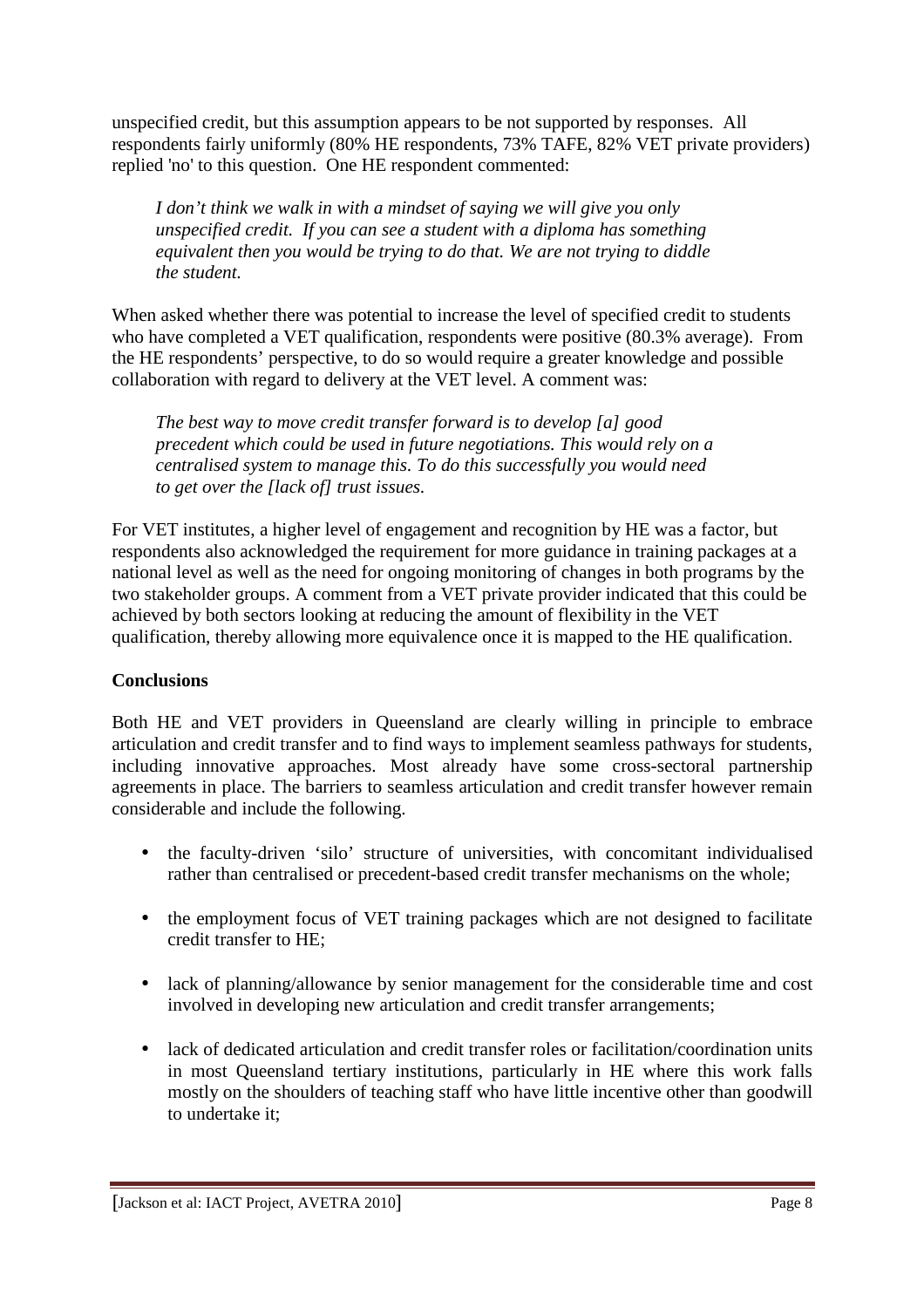- inertia and conservative organisational culture which is antithetical to change even when the leadership promotes it;
- paucity of industry representation in articulation arrangements or agreements;
- administrative arrangements which make innovative approaches such as concurrent enrolment in HE and VET almost impossible in many institutions;
- differences in fee structures between the sectors: and
- lack of co-ordinated, specific and purposive transition strategies to assist VET students to comfortably make the transition to the HE environment.

As a result of these findings, the IACT Project plans in 2010 to undertake a range of action research activities including case studies, student surveys, the development of pilot programs, documentation of models and processes, and development of guideline resources. Further information is available on the IACT website at www.usq.edu.au\iactproject including the full research report, questions used, literature review, as well as information about the project as a whole and planned activities.

## **Acknowledgements**

The authors would like to acknowledge the contribution of all the education providers in Queensland who participated in the interviews and the many stakeholders, including industry groups, who are continuing to engage with this project.

## **References**

Australian Government 2009a, *Transforming Australia's Higher Education System*, Commonwealth of Australia.

Bradley, D, Noonan, P, Nugent, H & Scales, B 2008, *Review of Australian Higher Education: Final Report*, Department of Education, Employment and Workplace Relations, Canberra, ACT.

Centre for the Study of Higher Education 2008, *Participation and Equity: A review of the participation in higher education of people from low socioeconomic backgrounds and Indigenous people*, University of Melbourne, Melbourne.

PhillipsKPA 2006a, *Giving credit where credit is due: A national study to improve outcomes in credit transfer and articulation from Vocational and Technical Education to Higher Education*, *Stage 1 Report*, Commonwealth Department of Education, Science and Training.

---- 2006b, *Giving credit where credit is due: A national study to improve outcomes in credit transfer and articulation from Vocational and Technical Education to Higher Education*, *Stage 2 Report*, Commonwealth Department of Education, Science and Training.